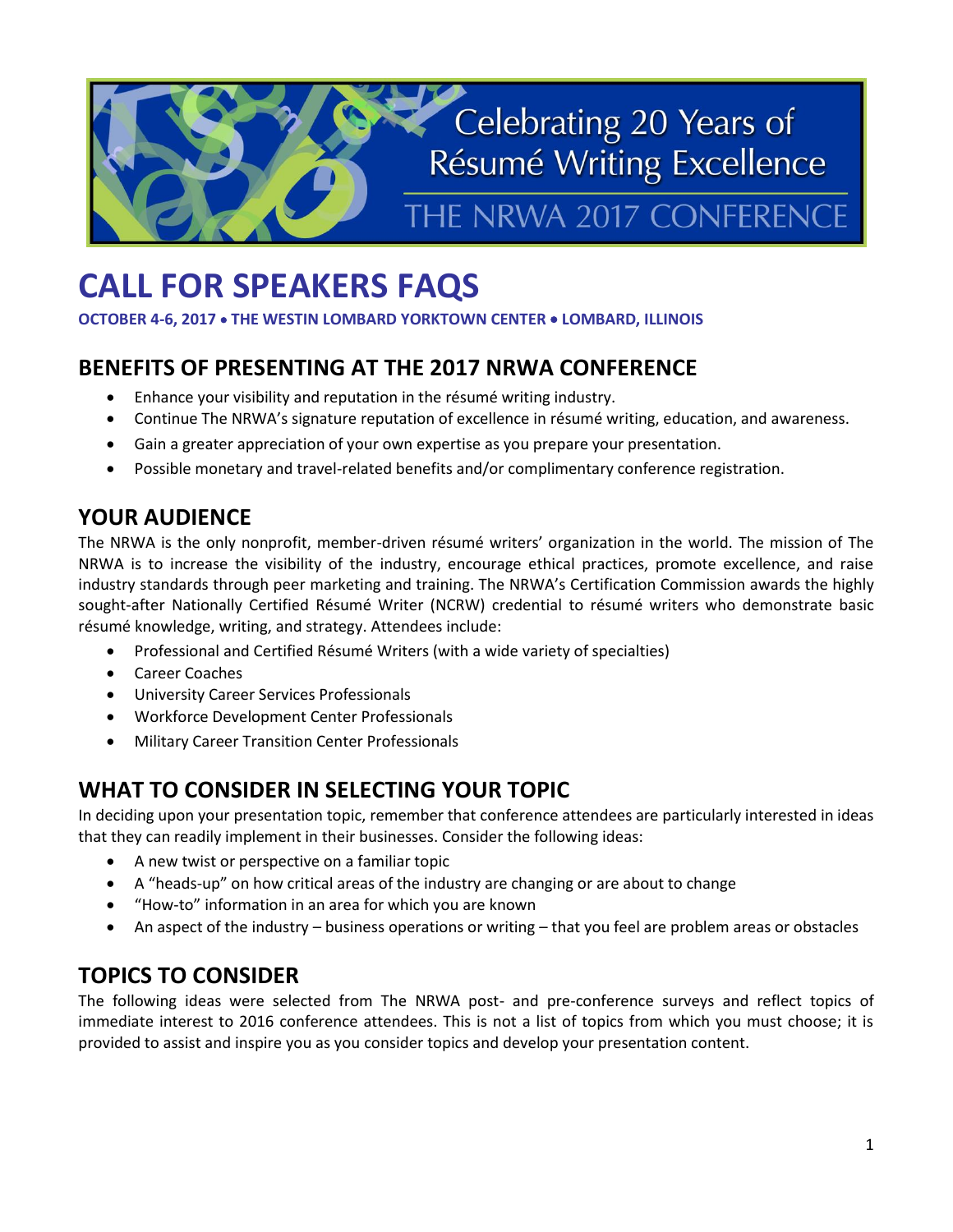#### **Business Operations**

- Starting, running, or building a small business; business development and expansion; business liability (liability insurance, client contracts, loss prevention); continuity planning; streamlining processes; payment/delivery options and procedures
- How to reach/build relationships with employers, recruiters, career services departments, providers and/or agencies
- The financial side of running a business (banking, point of sale/online payments, subscriptions)
- Client intake processes, questionnaires, assessments; how to gather meaningful information from clients
- Additional services/revenue streams what works, what doesn't, and how to implement them; passiveincome opportunities

#### **Job Search**

- Connecting and developing relationships with HR/hiring authorities
- How to deliver interview prep/mock interviews; live mock interview sessions for interactive critique/discussion
- How to help clients navigate the job-search process
- Hiring sources, i.e., outsourcing, temporary hiring through agencies, temp/contract freelancing
- How to use social media, other than LinkedIn, in the job search
- *For clients*: how to use LinkedIn, Twitter, Facebook, and/or other social media platforms to get attention
- *For résumé writers*: how to use social media to attract business

#### **Sales & Marketing**

- Sales techniques; streamlining the process, from initial inquiry to successful close; online transactions
- Trends in social media; how to leverage social media marketing
- Professional and personal branding

#### **Social Media**

- LinkedIn profile writing; the mechanics of LinkedIn (actively take the audience through the mechanics of LinkedIn with a live screen); LinkedIn optimization
- What LinkedIn profile writers should know about how employers use LinkedIn
- Technical aspects of LinkedIn/2017 changes
- Business uses for Twitter, Snapchat, Instagram, etc.

#### **Subcontracting**

- Hiring and working with subcontractors, including compensation structures
- Legalities/insurance and business structure for subcontractors

#### **Technology**

- Web design, SEO
- MS Word formatting
- Technology for streamlining processes and increasing efficiency
- Mobile résumés/online portfolios

#### **Writing**

- Résumés for specific occupations, client demographics, or industries (executive, IT, engineering, scientific, CV/academic, military/federal, retired/older workers, incarcerated/ex-offenders, students)
- Presentations specifically designed for advanced or beginning writers
- Writing complete packages: résumés, cover letters, professional/executive biographies, LinkedIn profiles
- Streamlining the writing process for faster writing without losing quality
- ATS update; writing for both ATS and recruiters; ATS-friendly designs
- 30-60-90 day plans why, when and how to write them